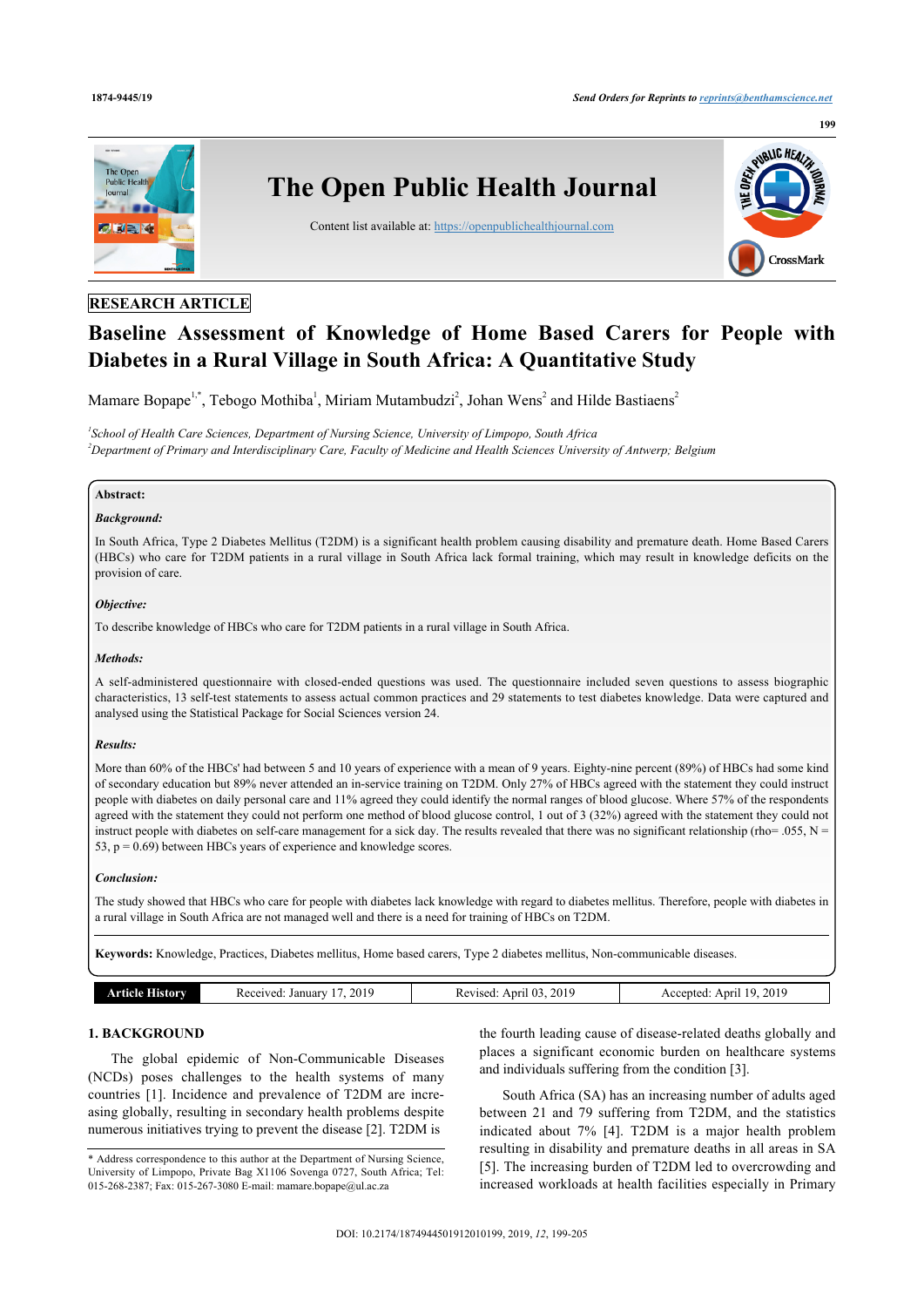Health Care (PHC), and this results in the provision of poor services to health care users [\[6\]](#page-5-5). This significant increase in the burden T2DM in SA led to shortages of health care workers at PHC level, which makes it difficult to achieve better health outcomes for the prevention and control of T2DM [[7](#page-5-6)].

The rise in T2DM has an impact on the demand for care of chronic diseases and this has pressed for the need to develop an alternative workforce [\[7](#page-5-6)]. The demand for care of chronic diseases including T2DM led to the utilisation of Home Based Carers (HBCs) as an alternative workforce to mitigate the human resources crisis6. Home Based Care (HBC) is a programme that emerged and expanded following HIV/AIDS and the introduction of Antiretroviral Therapy (ART) in many African countries, in which HBCs were recruited to offer services like treatment adherence and retention [\[8\]](#page-5-7). Currently, policies recommend the use of HBCs in T2DM and other NCDs-related prevention and control activities [\[9\]](#page-5-8).

HBCs also known as Community Health Workers or lay counsellors are individuals believed to have an extensive understanding of the community culture and language[[10\]](#page-5-9). However, some HBCs have received a shorter duration of nonstandardised informal training for the purpose of providing culturally appropriate health services to the community. They have an unspecified level of education as a requirement for entry to the job. Although level of education is not considered when employing HBCs, the study conducted on supporting people with AIDS and their carers in rural South Africa indicated that they attended school up to basic education which is up to 12 years of education in SA and they work with little or no payment to cover their expenses [\[11\]](#page-5-10). HBCs are recruited by HBC organisations within and around the community in which they live, and give them some information to enable them to provide basic services as volunteer caregivers to people in their homes [\[12](#page-5-11)]. They participate in health promotion and disease prevention which involves basic treatment and collection of community health information [[10](#page-5-9)]. HBCs join forces with other health care providers to educate patients, provide case management, coordinate care, and form part of support networks [\[12](#page-5-11)].

South Africa has a high number of people who require home-based care due to an increase in NCDs including T2DM [[13\]](#page-5-12). The care provided by HBCs takes place within the homes of the patients. The South African National Department of Health (NDoH) required the support of all government and Non-Governmental Organisations (NGOs) to take part in their vision of healthy lifestyle for all people in SA [[4](#page-5-3)]. In response to the need and effort of reaching as many patients as possible, the study conducted on NCDS indicated the need to deploy and train HBCs to provide appropriate care based on standard guidelines[[1](#page-5-0)].

HBCs serve as a bridge between PHC nurses and patients in the community. They ensure that patients understand, remember and are motivated to follow their care plan[[14\]](#page-5-13). HBCs are identified as a key component of many successful diabetes self-management programs [[15](#page-5-14)]. Furthermore, HBCs enhance the health and competence of their community through the distribution of health information and assistance in carrying out diabetes interventions[[15](#page-5-14)]. It was further indicated that HBCs can effectively improve patients' management of their own condition through health education and promotion of healthy lifestyles [\[14](#page-5-13)].

In SA, HBCs supervised by the nurses at the PHC offer a package of care to community members, which include caring for people diagnosed with diabetes mellitus[[8](#page-5-7)]. A study conducted in Cape Town, Khayelitsha (Western Cape) indicated that HBCs' knowledge, attitudes and beliefs about diabetes are not well developed[[5\]](#page-5-4). Based on the problems stated above, this study seeks to determine the knowledge and practices of HBCs who care for people with diabetes at Ga-Dikgale village. Specifically, this study sought to answer the research question "What is the knowledge of HBCs who care for diabetes people related to diabetes in a rural village in South Africa?" The results of this study can inform the development and implementation of a training programme for HBCs based on the identified gaps, which may contribute to the improvement of service delivery, and patient satisfaction by HBCs.

#### **2. METHODS**

#### **2.1. Study Design and Setting**

A cross-sectional approach was used to assess the knowledge of HBCs who care for people with diabetes mellitus in a rural village in South Africa.

#### **2.2. Population and Data Collection**

A total of 65 HBCs working in a rural village in South Africa and associated with 4 regional clinics provide primary health care services to the rural village. These four clinics provide primary health care services to the entire village and are catchment areas for a tertiary hospital which is situated 18 kilometres away. The HBCs were recruited from HBC Centres functioning under the four clinics. HBCs report at the centres on a daily basis before going to see their patients, so they were approached and invited to participate in the study before leaving the centre. Eighty-one percent (81%) of the HBCs who were available during the period of data collection voluntarily agreed to be included in the study. The study excluded HBCs who were on leave during the period of data collection. All participants provided written informed consent.

Self-administered questionnaires were used to collect data for a period of four (4) weeks from September - October 2016. Diabetes knowledge was tested using questions adopted from diabetes knowledge questionnaires [[17,](#page-6-0) [18](#page-6-1)]. Several questions were deemed, not relevant for this study and were excluded, *i.e*. questions about diabetes medical treatment schemes, questions to be answered by People Living With Diabetes (PWD) themselves and questions about Type 1 Diabetes Mellitus. The questionnaire was then translated to Sepedi (local language). The newly developed questionnaire consisted of the following three sections: Section A consisted of 7 (seven) multiple choice questions used to assess some biographic characteristics of the HBCs. Section B consisted of a 13 statements self- evaluation tool with a 5 point Likert type scale ranging from 1 (strongly disagree) to 5 (strongly agree) aiming to assess actual common practices of HBCs towards people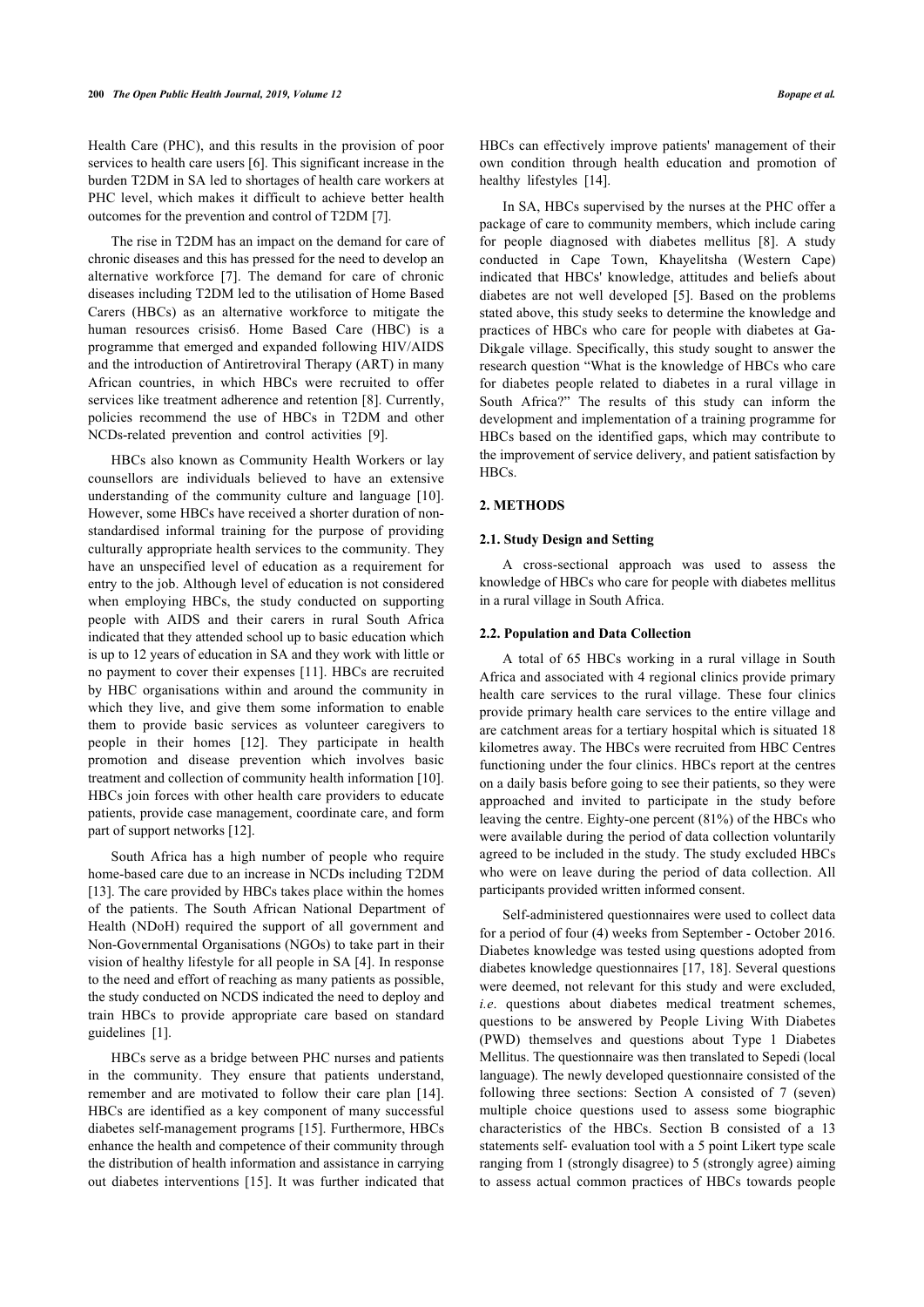<span id="page-2-0"></span>with diabetes. Section C consisted of 29 multiple choice questions to assess HBCs' actual knowledge related to diabetes. A scoring system was created for these knowledge questionnaires by giving one score for each correct answer and a 0 score for incorrect, uncertain or missing answers. The total score ranges from 0 - 29. Average scores were calculated and scores below average indicate low knowledge level. The HBCs filled the questionnaires for about forty-five minutes and the researcher was available in case they had clarity seeking questions.

## **2.3. Validity and Reliability**

To ensure face validity, the questionnaire was submitted to the research supervisors, local experts and peers at research seminars and academic research committees to assess instrument validity[[19](#page-6-2), [20](#page-6-3)]. The questionnaire was also checked for the representation of all the components of the variables and the suitability for use[[20](#page-6-3)] to ensure content validity.

To identify any problems related to the understanding and interpretation of the questionnaire, the whole inquiry questionnaire was pretested with 6 HBCs, not included in the study to ensure reliability. The results of the pre-test indicated that the respondents understand the questions included in the questionnaire. Internal consistency of the questionnaire was tested using Cronbach alpha. Section B of the questionnaire consisted of 13 items for HBCs self-evaluation questions indicating the value of 0.83. This suggests that the items have a relatively high internal consistency. Section C of the questionnaire comprised of 29 items and reliability analysis was also carried out including all the items. Cronbach alpha showed the value of 0, 57, suggesting that the items have low internal consistency.

#### **2.4. Data Analysis**

Data were captured and analysed using Statistical Package for Social Sciences (SPSS) version 24. The results were summarised and presented by frequencies and percentages. Correlation coefficients measured the association between knowledge scores and the HBCs years of experience. An alpha level of < 0.05 was considered to be statistically significant. Cronbach alpha was also performed to assess the internal consistency of the questionnaire.

Ethical clearance was obtained from the Turfloop Research Ethics Committee (TREC/76/2016: PG) and permission to conduct the study was obtained from the Limpopo Department of Health and from the Managers of HBC centres. Permission to conduct the study was also granted by the Department of Health and HBC centre managers. All analyses were conducted using Statistical Package for the Social Sciences (SPSS) Version 24.0.

# **3. RESULTS**

#### **3.1. Biographic Characteristics of HBCs**

Approximately 60% of the HBCs' had between 5 and 10 years of experience (mean 9 years). Eighty-nine percent (89%) of the respondents had secondary education and 89% never attended an in-service training on diabetes. Just above 9% HBCs indicated that they felt competent about caring for people with diabetes. Table **[1](#page-2-0)** shows the characteristics of the HBCs in details.

|  |                     | Table 1. Summary of Characteristics of Home Based |  |  |
|--|---------------------|---------------------------------------------------|--|--|
|  | Carers $(N = 53)$ . |                                                   |  |  |

| <b>Characteristics</b>             | Frequency(n) | (%) |
|------------------------------------|--------------|-----|
| A1. Years of experience            |              |     |
| $<$ 5                              | 6            | 11  |
| $5 - 10$                           | 32           | 60  |
| >10                                | 15           | 28  |
| A2. Education level (n=53)         |              |     |
| <b>Secondary education</b>         | 47           | 89  |
| <b>Tertiary education</b>          | 6            | 11  |
| A3. In-service Education $(n=53)$  |              |     |
| No.                                | 47           | 89  |
| <b>Yes</b>                         | 6            | 11  |
| A4. Diabetes in family             |              |     |
| N <sub>0</sub>                     | 41           | 77  |
| Yes                                | 12           | 23  |
| A5. Self-reported competency level |              |     |
| Competent                          | 5            | 9   |
| Somewhat competent                 | 20           | 38  |
| Not very competent                 | 28           | 53  |

#### **3.2. Self-reported Knowledge on Type 2 Diabetes Mellitus**

Table**2** presents the respondents' views on the management and treatment of people with diabetes. Only 27% of HBCs agreed that they can instruct people with diabetes on daily personal care and 23% indicated that they can describe diabetes-recommended diet instructions. In relation to the deviations of normal glucose values, 19% of HBCs agree they can manage the needs of people with T2DM experiencing hyperglycaemia or mild hypoglycaemia. However, only 10% agree they can explain the basic treatment for T2DM. Besides, 57% of the respondents agree they cannot perform one method of blood glucose control and 37% agree they cannot instruct people with diabetes on self-care management for a sick day.

#### **3.3. Tested Knowledge on T2DM**

The responses to the 29-item diabetes knowledge questions are presented in Table **[3](#page-3-1)**. The majority of the HBCs answered correctly questions relating to (1) how often should people with diabetes exercise or be physically active (70%); (2) and why people with diabetes are advised to test their own blood glucose (58%). However they scored poorly on questions relating to  $(1)$  management of type 2 diabetes  $(6\%)$ ;  $(2)$  the effect of an illness on a diabetic's insulin requirements (9%), (3) the cause of hyperglycaemia (11%).

#### **3.4. Diabetes Knowledge Scores**

The sum of all the correct answers for individual HBCs related to diabetes knowledge was calculated and the average was 9 correct answers out of 29 questions. The diabetic knowledge scores ranged from 3 to 19. Only 6% of HBCs scored above 50% indicating good knowledge level.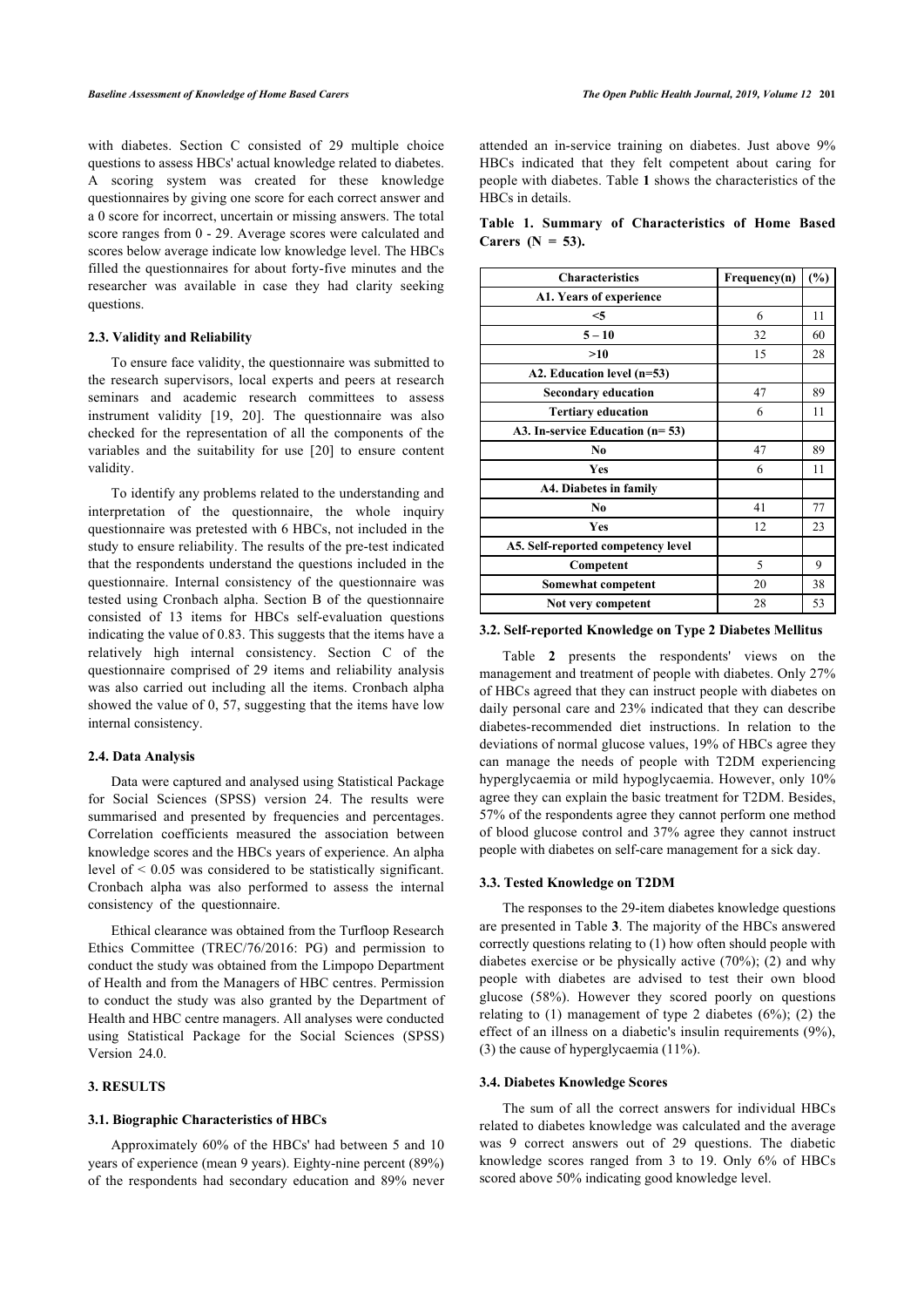<span id="page-3-0"></span>

| <b>Variables</b>                                                                |        | Neutral         | <b>Disagree</b>             |
|---------------------------------------------------------------------------------|--------|-----------------|-----------------------------|
|                                                                                 |        | $n\binom{0}{0}$ | $n\left(\frac{0}{0}\right)$ |
| B1. I can describe the cause of type 2 diabetes                                 | 8(16)  | 20(37)          | 25(47)                      |
| B2. I can explain the basic treatment for type 2 diabetes                       | 5(10)  | 15(28)          | 33(62)                      |
| B3. I can manage the care of a diabetic patient with mild hypoglycaemia         | 10(19) | 2(23)           | 30(58)                      |
| B4. I can interpret urine test results for a diabetic patient                   | 5(10)  | 6(11)           | 41(79)                      |
| B5. I can describe the action and effect of the oral hypoglycaemic agents       |        | 6(11)           | 37(73)                      |
| B6. I can describe the diet recommended for type 2 diabetes                     |        | 11(21)          | 29(56)                      |
| B6. I can instruct the diabetic patient on daily personal care                  |        | 18(35)          | 20(39)                      |
| B7. I can manage the needs of a diabetic patient experiencing hyperglycaemia    | 10(19) | 17(33)          | 25(48)                      |
| B8. I can identify the normal ranges of blood glucose                           | 6(11)  | 7(13)           | 40(76)                      |
| B9. I cannot instruct a diabetic patient on self-care management for a sick day |        | 15(29)          | 18(35)                      |
| B10. I cannot explain how stress affects diabetes control                       |        | 18(34)          | 18(34)                      |
| B11. I cannot explain how exercise affects diabetes control                     | 15(28) | 18(34)          | 20(38)                      |
| B12. I cannot perform one method of blood glucose control                       | 30(57) | 7(13)           | 16(30)                      |

# <span id="page-3-1"></span>**Table 3. Number of HBCs knowing the correct answer (N=53).**

| <b>Questionnaire Items</b>                                                                                                         | <b>Correct Responses</b><br>$n\left(\frac{0}{0}\right)$ |
|------------------------------------------------------------------------------------------------------------------------------------|---------------------------------------------------------|
| C1. What is an ideal range for blood glucose (sugar) levels for a Person With Diabetes (PWD)?                                      | 22(42)                                                  |
| C2. What is the correct diet for a patient with diabetes?                                                                          | 25(47)                                                  |
| C3. What are the characteristics of Type 2 diabetes mellitus?                                                                      | 10(19)                                                  |
| C4. Identify the age group in which Type 2 diabetes is mostly found                                                                | 10(19)                                                  |
| C5. What is the characteristic of diabetes Type 2 mellitus?                                                                        | 8(15)                                                   |
| C6. Definition of the condition diabetes mellitus                                                                                  | 21(40)                                                  |
| C7. Which statements about diabetes mellitus and diet are true?                                                                    | 18(34)                                                  |
| C8. Why is doing regular exercise or being physically active good for your health?                                                 | 26(49)                                                  |
| C9. How often should people with diabetes exercise or be physically active?                                                        | 37(70)                                                  |
| C10. Well-managed diabetes decreases the risk of which condition?                                                                  | 15(29)                                                  |
| C11. What foot problems are people with diabetes most at risk of?                                                                  | 24(46)                                                  |
| C12. Why are people with diabetes advised to test their own Blood Glucose (BG)?                                                    | 31(58)                                                  |
| C13. What should a PWD do if s/he becomes ill?                                                                                     | 20(38)                                                  |
| C14. Diabetic people need a medical check-up of their eyes/nerve and kidney function at least: (frequency)                         | 7(13)                                                   |
| C15. Which one of the following statements about diabetes medication is true?                                                      | 19(36)                                                  |
| C16. If a PWD has a hypo (low blood glucose level) reaction, s/he should                                                           | 22(42)                                                  |
| C17. Which one of these statements about the management of T2D is true?                                                            | 3(6)                                                    |
| C18. If a known PWD is found unresponsive, what assumptions about the person's blood glucose should guide your initial<br>actions? | 26(49)                                                  |
| C19. When should a well-controlled PWD always check urine for ketone?                                                              | 19(37)                                                  |
| C20. What is a reported side effect of oral hypoglycaemic agents?                                                                  | 6(11)                                                   |
| C21. A symptom of hypoglycaemia (low blood sugar)                                                                                  | 8(15)                                                   |
| C22. A symptom of hyperglycaemia (high blood sugar)                                                                                | 17(32)                                                  |
| C23. What is one cause of hypoglycaemia (low blood sugar) in a PWD who is taking insulin or oral hypoglycemic agents?              | 21(40)                                                  |
| C24. What is one cause of hyperglycemia (high blood sugar)?                                                                        | 6(11)                                                   |
| C25. What effect does illness (for example, a "sick day") have on a PWD's insulin requirements?                                    | 5(9)                                                    |
| C26. Identify long term complications associated with diabetes                                                                     | 17(32)                                                  |
| C27. Why is it necessary that PWD pay special attention to proper care of their feet?                                              | 22(42)                                                  |
| C28. A PWD has a small con on the right foot and wants it removed. What should be done first?                                      | 24(45)                                                  |
| C29. A PWD has just received a minor abrasion on the left leg. What should be done to treat the abrasion?                          | 17(32)                                                  |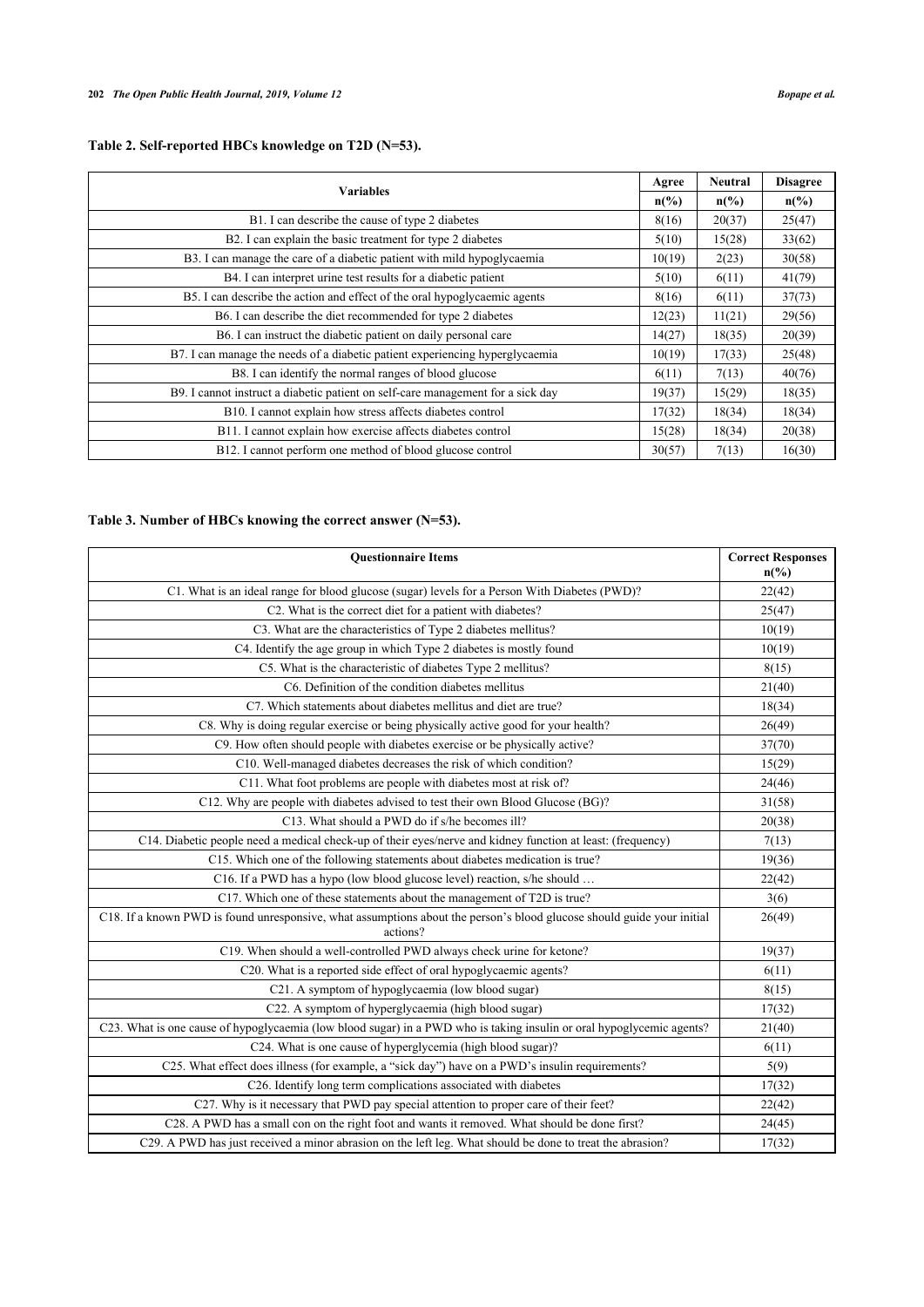# **3.5. Correlation Between Years of Experience and Knowledge**

A Spearman's correlation coefficient was conducted to assess the relationship between the years of experience of HBCs and the rating of their knowledge level. The results revealed that there is no significant relationship between the two variables (rho = .055,  $p = 0.69$ ). Higher years of experience as HBC were not associated with higher levels of scores.

# **4. DISCUSSION**

This study provides a picture of the knowledge of HBCs related to T2DM in a rural village, in South Africa. Their work requires them to be knowledgeable about the most prevalent diseases in the community including diabetes mellitus[[22\]](#page-6-4). Our results which are consistent with other studies indicated that HBCs lack knowledge related to T2DM, making it difficult for HBCs to provide proper care to PWD because they do not know exactly what to do [[5,](#page-5-4) [6,](#page-5-5) [21\]](#page-6-5). As a consequence, most HBC may feel incompetent and lack confidence. A study conducted in a rural village in South Africa revealed that HBCs who care for people with diabetes mellitus had knowledge deficits on the provision of care, in part due to lack of formal training [[16\]](#page-6-6). There is no training programme for HBCs on the management of chronic conditions including diabetes mellitus in a rural village in South Africa. Furthermore, patients and health care providers reported that patients lack respect for HBCs due to lack of training [\[16](#page-6-6)]. The knowledge deficiencies were observed in the characteristics and age group of people with diabetes mellitus; management of type 2 diabetes mellitus and cause of hyperglycaemia. This raises concerns given the health promotion responsibility of HBCs that include discussing at-risk age groups and causes of hyperglycaemia. HBCs are not able to manage and treat people with type 2 diabetes mellitus. These indicate the need to come up with a solution to the problem because the health and safety of type 2 diabetes mellitus people are at stake. Indeed, enhanced training on common diseases including DM is needed for HBCs [\[23](#page-6-7)].

Poor knowledge levels found in this study have been observed by other researchers [\[6\]](#page-5-5) and raises concerns of lack of understanding and compliance by patients, which may hinder them from changing behaviour or accessing services[[24\]](#page-6-8). HBCs have not attended an in-service education about T2DM and this is consistent with the findings of other studies [[25\]](#page-6-9). The implications of the results of this study are that the health of PWD may not improve while being managed by HBCs without relevant knowledge about the disease. Lack of training indicates that there is a need for training to equip them with the knowledge to enable them to render quality care for diabetic people.

Majority of the participants of this study have attended school up to the secondary level of education and the findings are consistent with the findings of other studies [\[6,](#page-5-5) [22](#page-6-4), [26\]](#page-6-10). The fact that they have attended school suggests that they can be trained successfully on the care of diabetes people, to enhance their knowledge so that they will provide quality care to T2DM people. HBCs in this study have many years of experience taking care of PWD and the results are consistent with the

findings of another study [\[22\]](#page-6-4). However, years of experience working as HBCs are not associated with a high level of knowledge. So also HBC with a large number of years of experience are in need of training for them to be able to better serve T2DM patients and at-risk populations. The success and sustainability of HBC programmes require the ongoing commitment of quality training of HBCs[[27\]](#page-6-11).

Based on the study results, it is necessary to equip HBCs with knowledge related to T2DM to enable them to provide quality care to PWD. The need for training was supported by other studies by confirming that HBCs can be effectively trained to screen for and identify people at risk [[5,](#page-5-4) [25,](#page-6-9) [28](#page-6-12), [29](#page-6-13)]. The utilisation of trained HBCs with ongoing supervision and support will be beneficial in the prevention and care of people with diabetes [\[30](#page-6-14)]. Therefore, a training programme should be developed for training HBCs on diabetes mellitus to ensure that they provide quality care to diabetic people. The training programme should include the following topics; (1) basic knowledge and classification related to diabetes mellitus, (2) Prevention and control of diabetes and (3) Management of diabetes and prevention of complications by HBCs. The formal training of HBCs is necessary to align with the National Qualifications Framework [[31\]](#page-6-15). HBCs hired to deliver diabetes education care interventions require additional training to enable them in the provision of those services[[32\]](#page-6-16).

This study had several limitations and strengths. The small sample size was a limitation in this study. However, the study was based on HBCs in a rural village in South Africa and all the HBCs in the four clinics were included. Despite the small sample, this was still an important study because it provided a picture on knowledge of HBC in relation to diabetes, and enabled the researcher to develop a contextualized training programme. Although the results cannot be generalized to other HBCs outside a rural village in South Africa, similar settings could find the results and recommendations useful. Internal reliability analysis on the 29 items in section B was 0, 57, suggesting that the items have low internal consistency, and this was another limitation for this study. The acceptable values of an alpha range from 0.70 to 0.95 and a low value indicates that the items on the questionnaire are not related [\[33\]](#page-6-17). The questions from the questionnaire were adopted and ex-back translation was not done which might have caused the problems to the questionnaire because of cultural different interpretations and the loss of meaning of some phrases during translation/back translation [[34\]](#page-6-6).

### **CONCLUSION**

The study showed that HBCs who care for diabetic people lack knowledge with regard to the definition of condition diabetes mellitus, types of diabetes mellitus, age group in which T2DM is mostly found, ideal range for blood glucose, signs and symptoms of diabetes mellitus, diabetes diet, prevention and control of diabetes mellitus, the complications of diabetes mellitus and management of diabetic complications. To be able to improve the care for PWD in a rural village in South Africa, these knowledge gaps should be addressed by training HBC on diabetes mellitus in order to equip them with knowledge and skills necessary to provide quality care to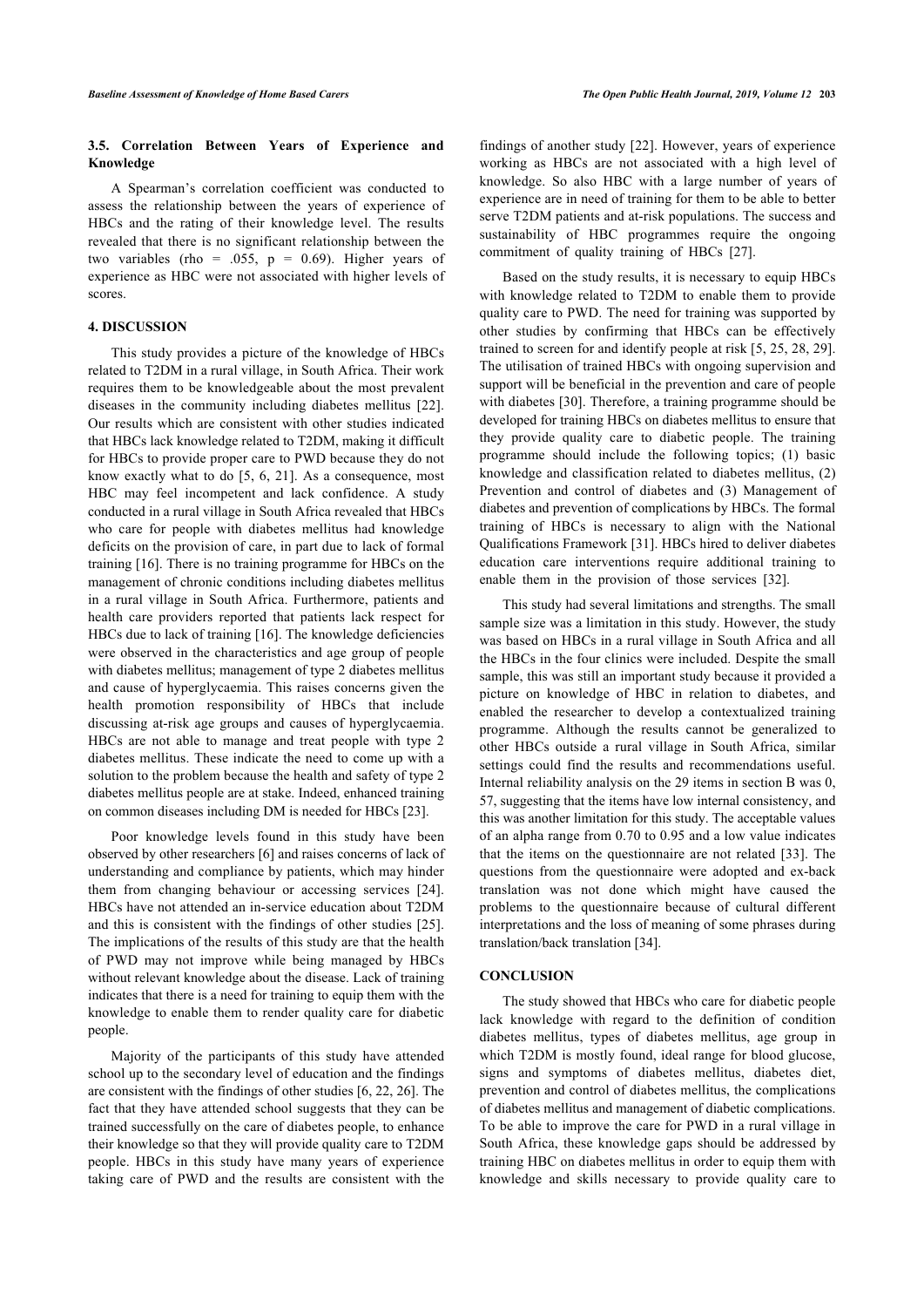PWD. Training of HBCs is mandatory to help people with diabetes to implement lifestyle modifications and also to care for PWD, manage and control blood glucose and to prevent complications.

# **LIST OF ABBREVIATIONS**

<span id="page-5-0"></span>

| <b>ART</b>  | $=$ | Antiretroviral Therapy                         |
|-------------|-----|------------------------------------------------|
| <b>HBC</b>  | $=$ | Home Based Care                                |
| <b>HBCs</b> | $=$ | Home Based Carers                              |
| <b>NDoH</b> | $=$ | National Department of Health                  |
| <b>NCDs</b> | $=$ | Non-Communicable Diseases                      |
| <b>NGOs</b> | =   | Non-Governmental Organisations                 |
| <b>PLWD</b> | $=$ | People Living With Diabetes                    |
| <b>PHC</b>  | =   | Primary Health Care                            |
| SА          | =   | South Africa                                   |
| SPSS        | =   | <b>Statistical Package for Social Sciences</b> |
| <b>TREC</b> | =   | <b>Turfloop Research Ethics Committee</b>      |
| T2DM        | $=$ | Type 2 Diabetes Mellitus.                      |
| PWD         | =   | People with Diabetes.                          |
|             |     |                                                |

# <span id="page-5-4"></span><span id="page-5-3"></span><span id="page-5-2"></span><span id="page-5-1"></span>**AUTHOR'S CONTRIBUTIONS**

<span id="page-5-6"></span><span id="page-5-5"></span>MA contributed to the concept, design, and literature search, interpretation of data and drafting of the manuscript. TM contributed to study concept and revision of the manuscript. HB contributed to the study concept and revision of the manuscript. MM contributed to the analysis and interpretation of the results and revision of the manuscript. JW contributed to the analysis and revision of the manuscript. All the authors have read and approved the manuscript for submission.

# <span id="page-5-8"></span><span id="page-5-7"></span>**ETHICS APPROVAL AND CONSENT TO PARTI-CIPATE**

Ethical clearance was obtained from the Turfloop Research Ethics Committee (TREC/76/2016: PG).

### <span id="page-5-9"></span>**HUMAN AND ANIMAL RIGHTS**

<span id="page-5-10"></span>No Animals were used in this research. All human research procedures followed were in accordance with the ethical standards of the committee responsible for human experimentation (institutional and national), and with the Helsinki Declaration of 1975, as revised in 2013.

### <span id="page-5-11"></span>**CONSENT FOR PUBLICATION**

All HBCs received oral and written information and gave informed consent in writing and verbally before they can participate in the study.

### <span id="page-5-12"></span>**AVAILABILITY OF DATA AND MATERIALS**

<span id="page-5-13"></span>The data sets used and/or analysed during this study are available from the corresponding author on request.

# <span id="page-5-14"></span>**FUNDING**

The author(s) disclosed receipt of the financial support for the research and publication of the article: This study was supported by the Flemish Interuniversity Council (VLIR UOS Limpopo project), Grant Number: ZIUS2018AP021. The funding body paid for the researchers' tuition fees. The funding originates from Belgium and one of my co-supervisors is from the University of Antwerp.

# **CONFLICT OF INTEREST**

The authors declare no conflict of interest, financial or otherwise.

# **ACKNOWLEDGEMENTS**

Declared none.

#### **REFERENCES**

- [1] Hunter DJ, Reddy KS. Noncommunicable diseases. N Engl J Med 2013; 369(14): 1336-43. [\[http://dx.doi.org/10.1056/NEJMra1109345\]](http://dx.doi.org/10.1056/NEJMra1109345) [PMID: [24088093](http://www.ncbi.nlm.nih.gov/pubmed/24088093)]
- [2] IDF Diabetes Atlas. 7th ed. Brussels: IDF 2015.
- [3] Muchiri JW, Gericke G, Rheeder P. Elements of effective nutrition education for adults with diabetes mellitus in resource-poor settings: A review. Health SA Gesondheid 2009; 14(1): 9. [\[http://dx.doi.org/10.4102/hsag.v14i1.413](http://dx.doi.org/10.4102/hsag.v14i1.413)]
- [4] Statistics South Africa. South Africa Mid-year-population estimates 2015.[statssa.gov.za/publications/P0302/P03022015.pdf](http://statssa.gov.za/publications/P0302/P03022015.pdf)
- [5] Hughes GD, Puoane T, Bradley HA. Ability to manage diabetes Community health workers' knowledge, attitudes and beliefs. Journal of Endocrinology, Metabolism and Diabetes of South Africa 2014; 11(1): 10-4.
- [6] Tsolekile LP, Puoane T, Schneider H, Levitt NS, Steyn K. The roles of community health workers in management of non-communicable diseases in an urban township. Afr J Prim Health Care Fam Med 2014; 6(1): E1-8.

[\[http://dx.doi.org/10.4102/phcfm.v6i1.693\]](http://dx.doi.org/10.4102/phcfm.v6i1.693) [PMID: [26245419](http://www.ncbi.nlm.nih.gov/pubmed/26245419)]

- [7] Rohina J, Mohammed A, Andre PK, et al. Task shifting for noncommunicable disease management in low and middle-income countries – a systematic review. 2014; 9: 8.
- [8] Aantjes C, Quinlan T, Bunders J. Integration of community home based care programmes within national primary health care revitalisation strategies in Ethiopia, Malawi, South-Africa and Zambia: a comparative assessment. Global Health 2014; 10: 85. [\[http://dx.doi.org/10.1186/s12992-014-0085-5\]](http://dx.doi.org/10.1186/s12992-014-0085-5) [PMID: [25499098](http://www.ncbi.nlm.nih.gov/pubmed/25499098)]
- [9] Mwangome MN, Geubbels E, Klatser P, Dieleman M. "I don't have options but to persevere." Experiences and practices of care for HIV and diabetes in rural Tanzania: a qualitative study of patients and family caregivers. Int J Equity Health 2016; 15: 56. [\[http://dx.doi.org/10.1186/s12939-016-0345-5\]](http://dx.doi.org/10.1186/s12939-016-0345-5) [PMID: [27038911](http://www.ncbi.nlm.nih.gov/pubmed/27038911)]
- [10] Olaniran A, Smith H, Unkels R, Bar-Zeev S, van den Broek N. Who is a community health worker? - a systematic review of definitions. Glob Health Action 2017; 10(1)1272223

[\[http://dx.doi.org/10.1080/16549716.2017.1272223](http://dx.doi.org/10.1080/16549716.2017.1272223)] [PMID: [2822](http://www.ncbi.nlm.nih.gov/pubmed/2822%202653) [2653\]](http://www.ncbi.nlm.nih.gov/pubmed/2822%202653)

- [11] Campbell C, Nair Y, Maimane S, Sibiya Z. Supporting people with AIDS and their carers in rural South Africa: possibilities and challenges. Health Place 2008; 14(3): 507-18. [\[http://dx.doi.org/10.1016/j.healthplace.2007.10.002\]](http://dx.doi.org/10.1016/j.healthplace.2007.10.002) [PMID: [1802](http://www.ncbi.nlm.nih.gov/pubmed/1802%203238) [3238\]](http://www.ncbi.nlm.nih.gov/pubmed/1802%203238)
- [12] Moshabela M, Sips I, Barten F. Needs assessment for home-based care and the strengthening of social support networks: the role of community care workers in rural South Africa. Glob Health Action 2015; 8: 29265.

[\[http://dx.doi.org/10.3402/gha.v8.29265\]](http://dx.doi.org/10.3402/gha.v8.29265) [PMID: [26689459](http://www.ncbi.nlm.nih.gov/pubmed/26689459)]

[13] Drenth C, Sithole Z, Pudule E, Wust S, GunnClark N, Gwyther L. Palliative Care in South Africa. S170. J Pain Symptom Manage 2018; 55: 2.

[\[http://dx.doi.org/10.1016/j.jpainsymman.2017.04.024\]](http://dx.doi.org/10.1016/j.jpainsymman.2017.04.024)

- [14] Otero-Sabogal R, Arretz D, Siebold S, *et al.* Physician-community health worker partnering to support diabetes self-management in primary care. Qual Prim Care 2010; 18(6): 363-72. [PMID: [21294977\]](http://www.ncbi.nlm.nih.gov/pubmed/21294977)
- [15] Cherrington A, Ayala GX, Amick H, Scarinci I, Allison J, Corbie-Smith G. Applying the community health worker model to diabetes management: using mixed methods to assess implementation and effectiveness. J Health Care Poor Underserved 2008; 19(4): 1044-59.